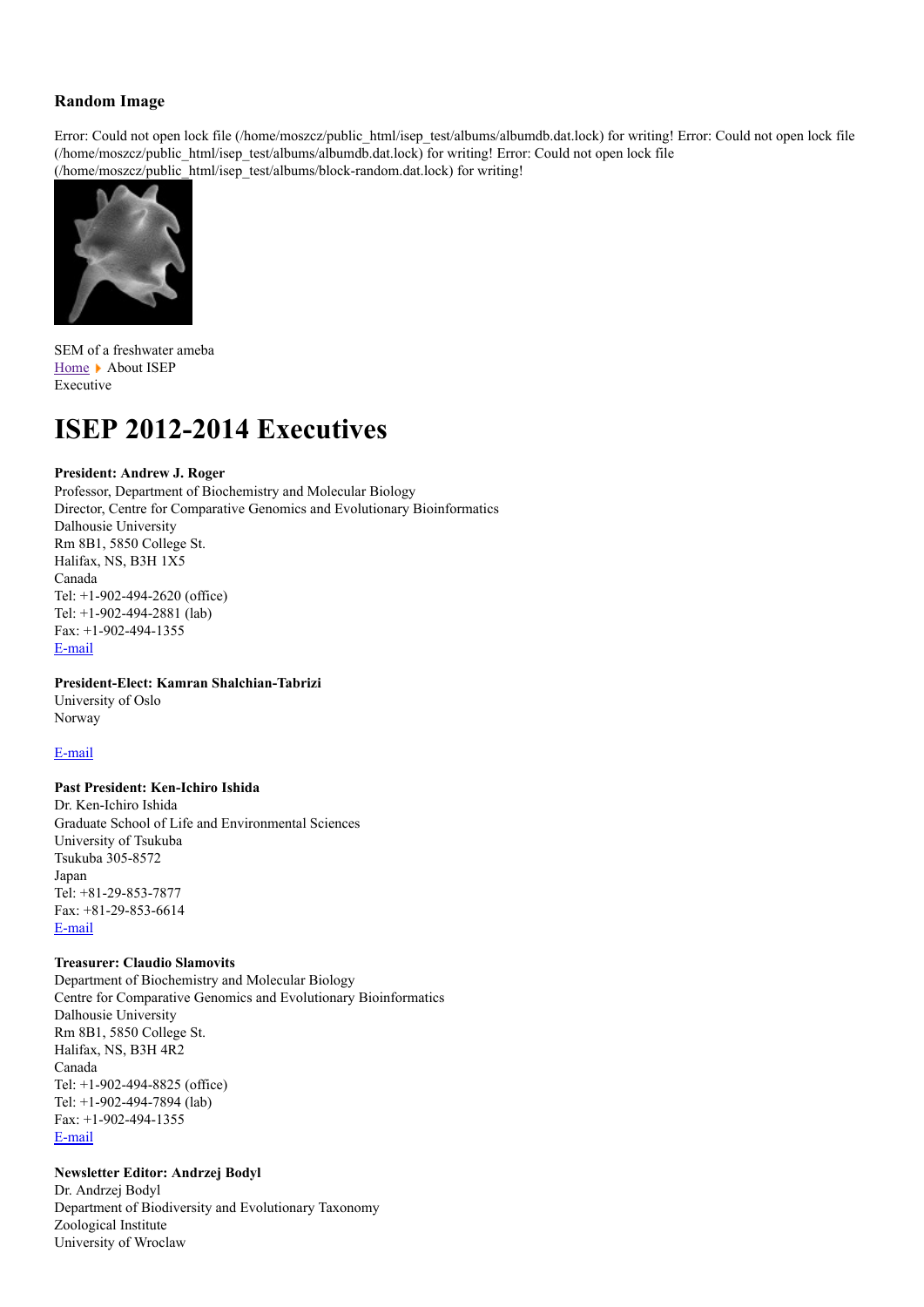ul. Przybyszewskiego 63/77 51-148, Wroclaw Poland tel: +48-71-375-64-07 fax: +48-78-322-28-17 [E-mail](http://isepsociety.com/index.php?option=com_contact&view=contact&id=8%3Aandrzej-bodyl&Itemid=83)

## **Secretary: Matthew Brown**

Department of Biological Sciences Mississippi State University PO Box GY Mississippi State, MS, 39762 USA Tel: +1 662-325-2406 [E-mail](http://isepsociety.com/index.php?option=com_contact&view=contact&id=24%3Amatthew-brown&catid=12%3Acontacts&Itemid=83)

# **Membership Director: Anastasios D. Tsaousis**

Dr. Anastasios D. Tsaousis Laboratory of Molecular and Evolutionary Parasitology School of Biosciences, University of Kent Canterbury, CT2 7NJ United Kingdom Tel: +44 (0) 1227 827007 [E-mail](http://isepsociety.com/index.php?option=com_contact&view=contact&id=18:anastasios-tsaousis&catid=12:contacts&Itemid=83)

## **North American Councillor: Eunsoo Kim**

Department of Invertebrate Zoology American Museum of Natural History Central Park West at 79th Street New York, NY 10024 USA [E-mail](http://isepsociety.com/index.php?option=com_contact&view=contact&id=25%3Aeunsoo-kim&catid=12%3Acontacts&Itemid=83)

## **European Councillor: Sonja Rueckert**

School of Life, Sport and Social Sciences Edinburgh Napier University Sighthill Campus, Room 3.B.36 Edinburgh, EH11 4BN UK Tel: +44 (0)131 455 2490 Fax: +44 (0)131 455 2291 [E-mail](http://isepsociety.com/index.php?option=com_contact&view=contact&id=23%3Asonja-rueckert&catid=12%3Acontacts&Itemid=83)

## **Councillor-at-large: Yuji Inagaki**

Dr. Yuji Inagaki Center for Computational Sciences Institute of Biological Sciences University of Tsukuba Tsukuba, Ibaraki 305-8577 Japan Tel: +81-29-856-6483 Fax: +81-29-856-6406 [E-mail](http://isepsociety.com/index.php?option=com_contact&view=contact&id=17%3Ayuji-inagaki&catid=12%3Acontacts&Itemid=83)

# **Office Manager: Alastair Simpson**

Department of Biology, Dalhousie University Canadian Institute for Advanced Research Life Sciences Centre 1355 Oxford St, Halifax Nova Scotia, B3H 4R2 Canada Phone: +1 902 494 1247 Fax: +1 902 494 3736 [E-mail](http://isepsociety.com/index.php?option=com_contact&view=contact&id=26%3Aalastair-simpson&catid=12%3Acontacts&Itemid=83)